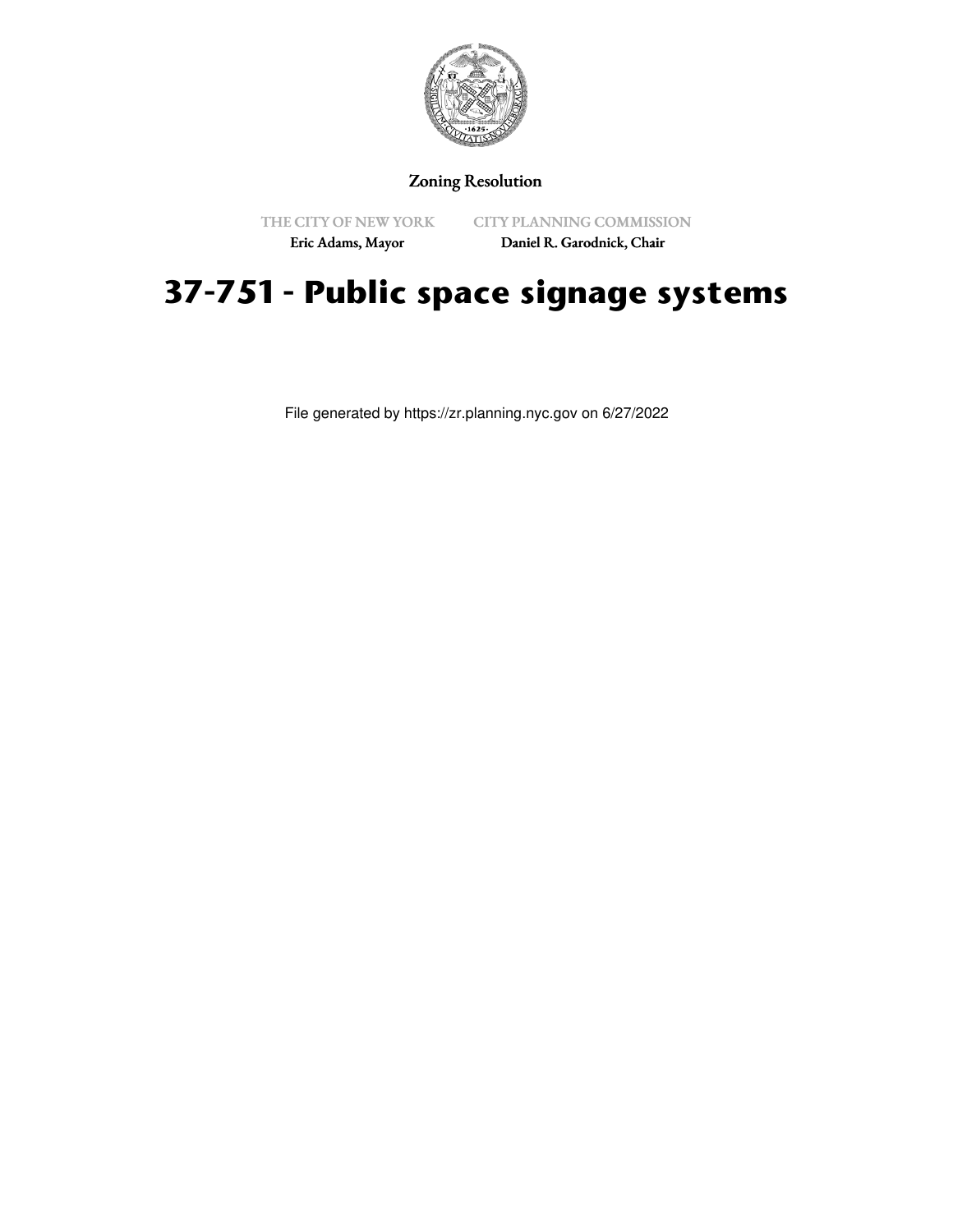## **37-751 - Public space signage systems**

#### LAST AMENDED 12/19/2019

The following public space signage systems shall be required for all  $\#$ public plazas $\#$ :

### (a) Entry plaque

The entry plaque shall be located at each #street# frontage or point of pedestrian entry to the #public plaza#. On each #street# frontage occupied by the #public plaza#, a minimum of one entry plaque shall be provided for every 40 feet of linear #street# frontage occupied by the #public plaza#. The entry plaque shall contain:

- (1) a public space symbol and required text that matches the dimensions and graphic standards provided in the Privately Owned Public Space Signage file from the [Required](https://www1.nyc.gov/site/planning/zoning/graphic-files.page) Signage Symbols page on the Department of City Planning website. Such symbol and required text shall include the phrase "Open To Public" and shall be provided with a highly contrasting background, in a format that ensures legibility. Additional requirements and review procedures for privately owned public space signage systems are specified in Title 62, Chapter 11, of the Rules of the City of New York;
- (2) lettering at least one inch in height stating the words "Open 24 hours" or, if a nighttime closing has been authorized, pursuant to Section 37-727, shall contain the words "Open" followed by the approved hours of operation; and
- (3) an International Symbol of Access for persons with disabilities that is at least three inches square.

The entry plaque shall be mounted on a wall or a permanent free-standing post within five feet of the sidewalk with its center five feet above the elevation of the nearest walkable pavement. The maximum height of such free-standing post shall be six feet, with a maximum width and depth of 16 inches. It shall be in a position that clearly identifies the entry into the #public plaza#, and placed so that the entire entry plaque is obvious and directly visible, without any obstruction, along every line of sight from all paths of pedestrian access to the #public plaza#.

## (b) Information plaque

An information plaque constructed from the same permanent materials as the entry plaque or combined with one or more of the required entry plaques shall be provided. Information plaques shall be mounted on a wall or a permanent free-standing post within five feet of the sidewalk and shall have all required lettering located three feet above the elevation of the nearest walkable pavement. The maximum height of such free-standing post shall be six feet, with a maximum width and depth of 16 inches. The information plaque shall consist of:

- (1) a public space symbol and required text that matches the dimensions and graphic standards provided in the Privately Owned Public Space Signage file from the [Required](https://www1.nyc.gov/site/planning/zoning/graphic-files.page) Signage Symbols page on the Department of City Planning website. Such symbol and required text shall include the phrase "Open To Public" and shall be provided with a highly contrasting background, in a format that ensures legibility. Additional requirements and review procedures for privately owned public space signage systems are specified in Title 62, Chapter 11, of the Rules of the City of New York; and
- (2) the words, in lettering one-half inch in height, "Open 24 hours" or, if a nighttime closing has been authorized pursuant to Section 37-727, the words, in lettering one-half inch in height, "Open" followed by the approved hours of operation;